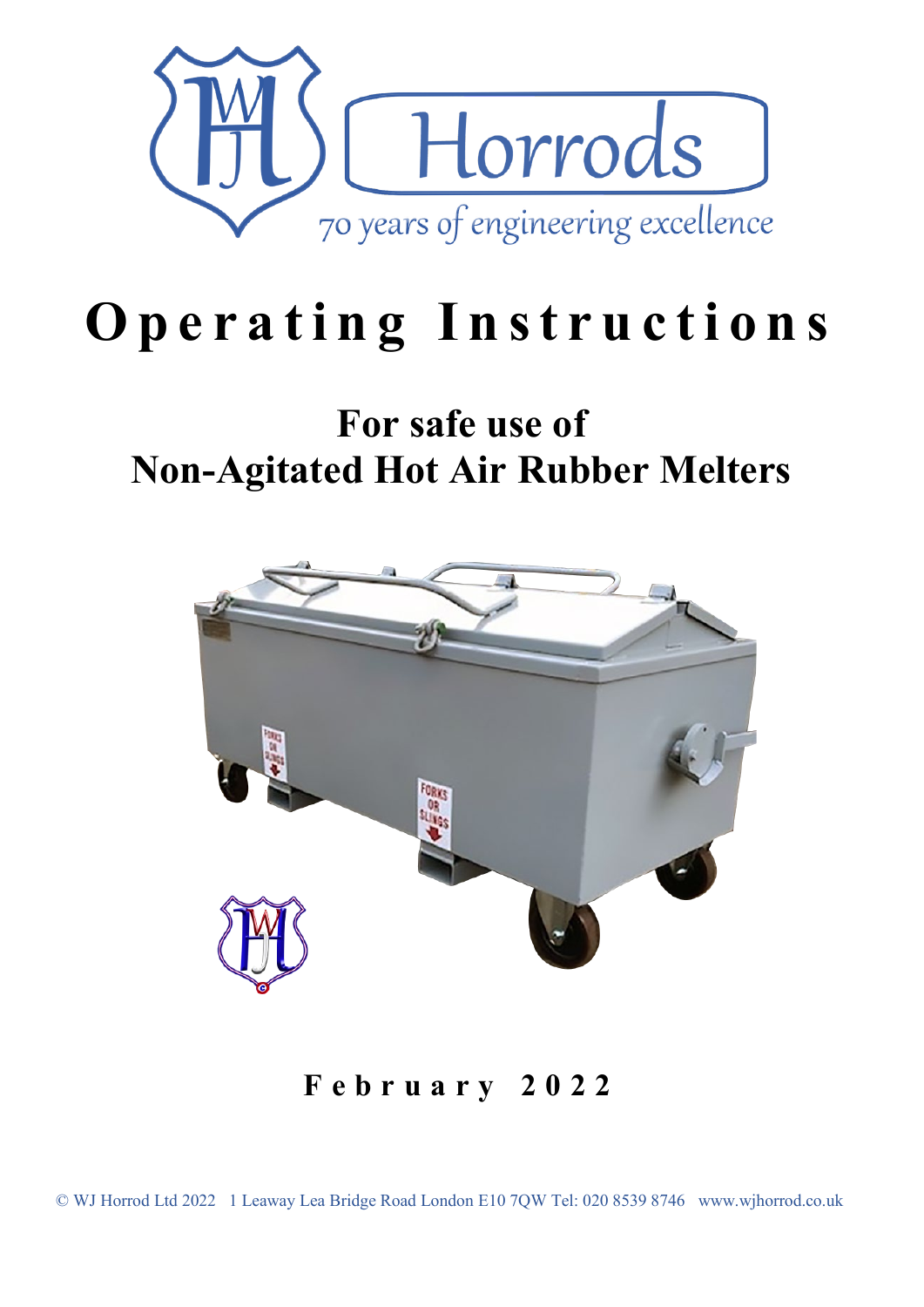### **Contents**

#### **Page:**

- **1] Introduction**
- **2] Important information.**
- **3] Useful operating information and advice.**
- **4] Lighting machine.**
- **5] Illustrations.**
- **6] Heating Process, Working temperatures and Expansion.**
- **7] Shutting the Melter down.**
- **8] Health & Safety.**
- **9] Operative Notes – Blank page.**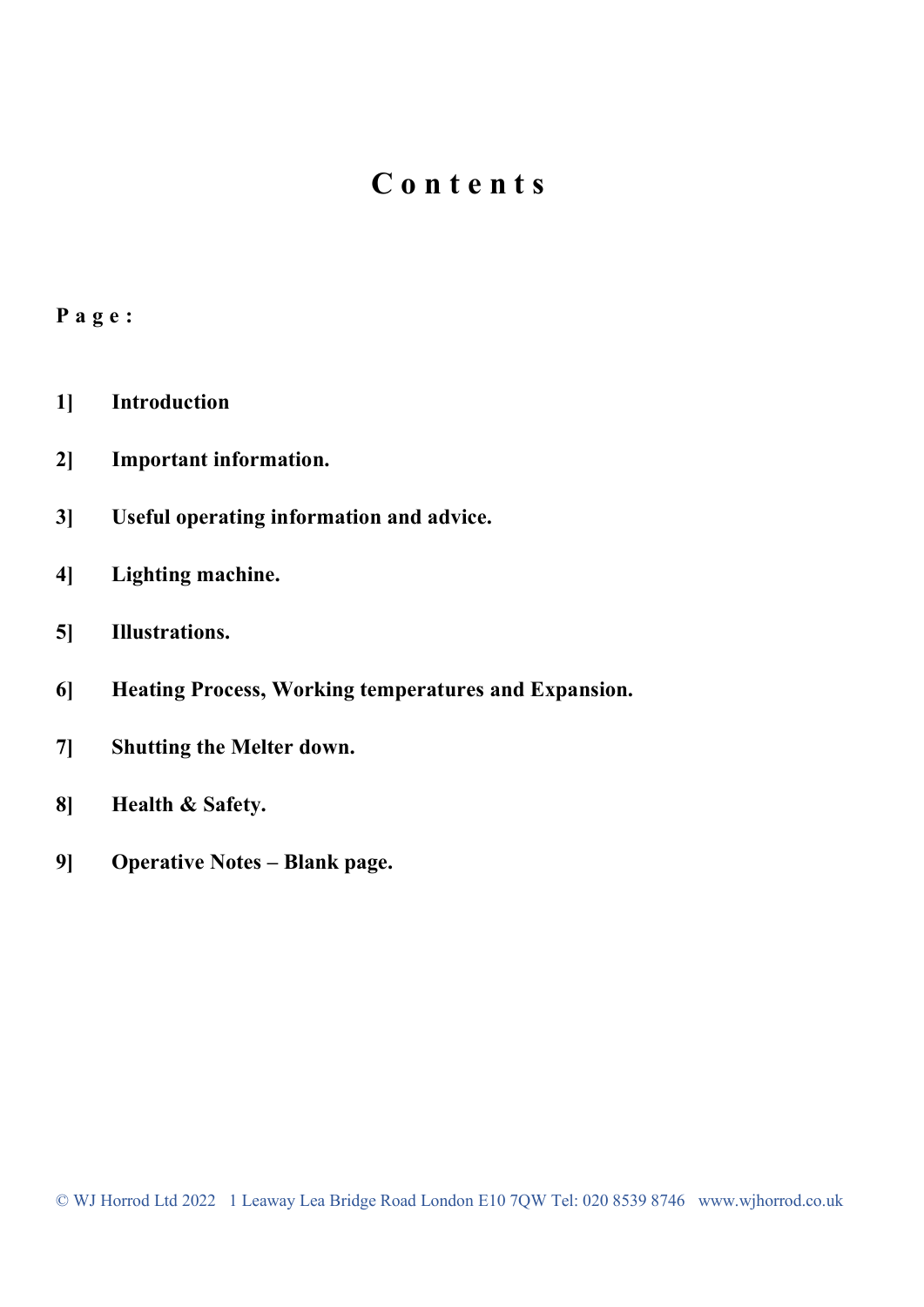#### **INTRODUCTION**

**Thank you for choosing to purchase a new W.J. Horrod Ltd Non-Agitated Hot Air Rubber Melter.**

**All our products are made to a very high, and recognised engineering standard, and if used correctly by a trained, certificated operative, to our operating and maintenance instructions, will increase the machines longevity.** 

**Operatives must always read the manufacturers operating instructions before attempting to use the machine.** 

**No attempt must be made to carry out any repairs or maintenance whilst equipment is in operation. Safe working practise is a legal requirement and must always be adhered to. Protective clothing should always be worn when operating this equipment. Faulty equipment should be immediately shut down, and reported directly to the supervisor/person in charge, and not used again until the fault has been rectified.** 

#### **PLEASE NOTE**

**This unit was manufactured for use with specific hot rubber material only. Using any other materials goes against its intended use.**

**Using this unit for any other material could nullify the manufacturer's warranty.**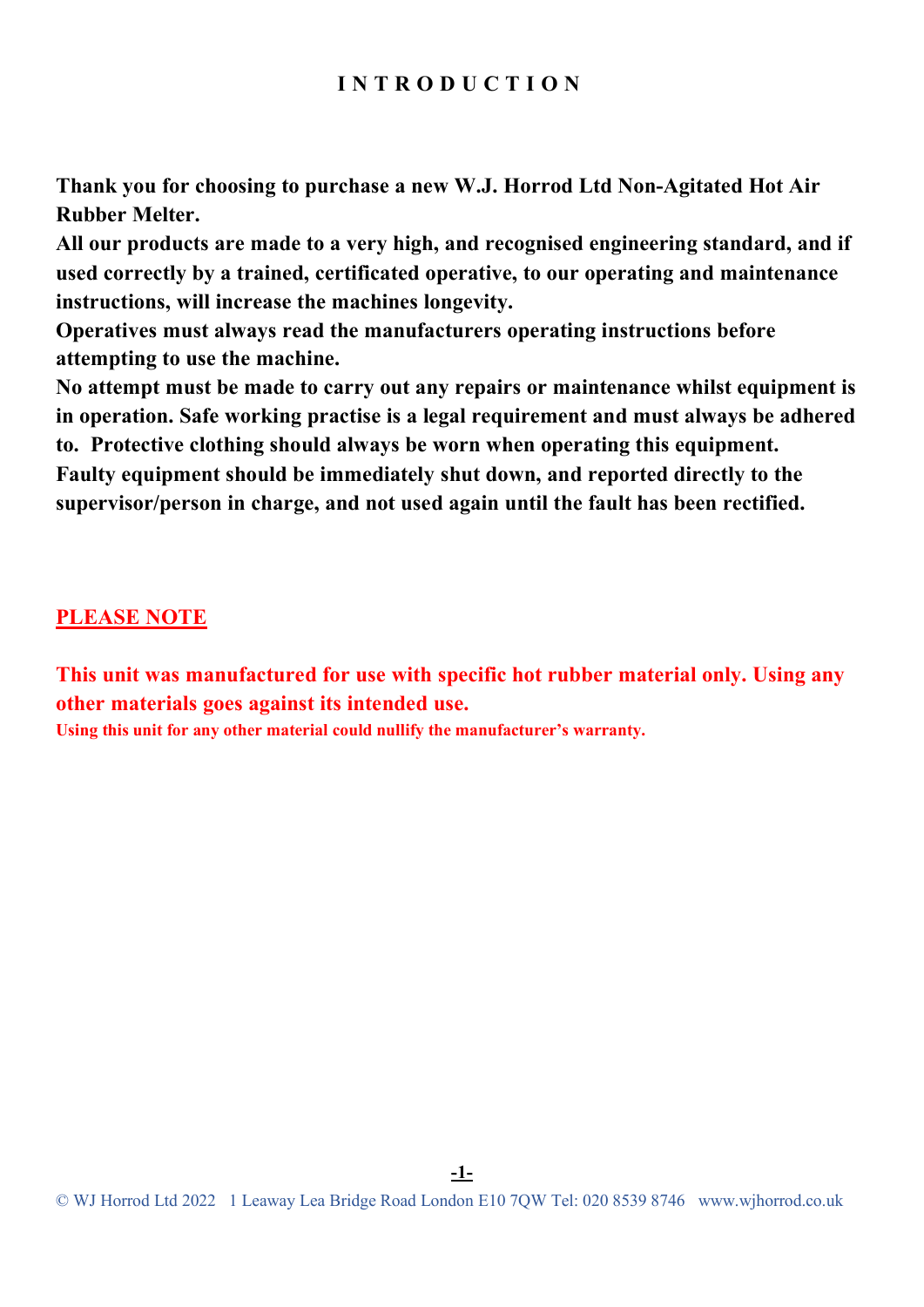#### **IMPORTANT INFORMATION**

- **1] NEVER attempt to operate the machine before carefully reading the following operating instructions, and having been shown how to do so by a qualified person. The machine must always be used outside. FULL protective clothing MUST be worn at ALL times.**
- **2] Check the power lead for damage and wear.**
- **3] The material should be placed into the machine before lighting.**
- **4] Material MUST always be covering the THERMOSTAT CAPILLARY sensor tube, to avoid OVER HEATING of the material which can cause the material to FLASH and CATCH ALIGHT.**
- **5] NEVER carry out any repairs or servicing whilst the machine is in use. All such repairs/service should only be undertaken with the power off, and the gas turned off at the cylinder. Always allow the machine to go cold.**
- **6] When faults are discovered the machine should be shut down, and these faults should be reported to the person directly responsible. The machine should, on no account, be used again until all faults have been corrected.**
- **7] NEVER operate machine with safety guards or covers removed.**
- **8] Machine should NEVER under any circumstances be left unattended when in use.**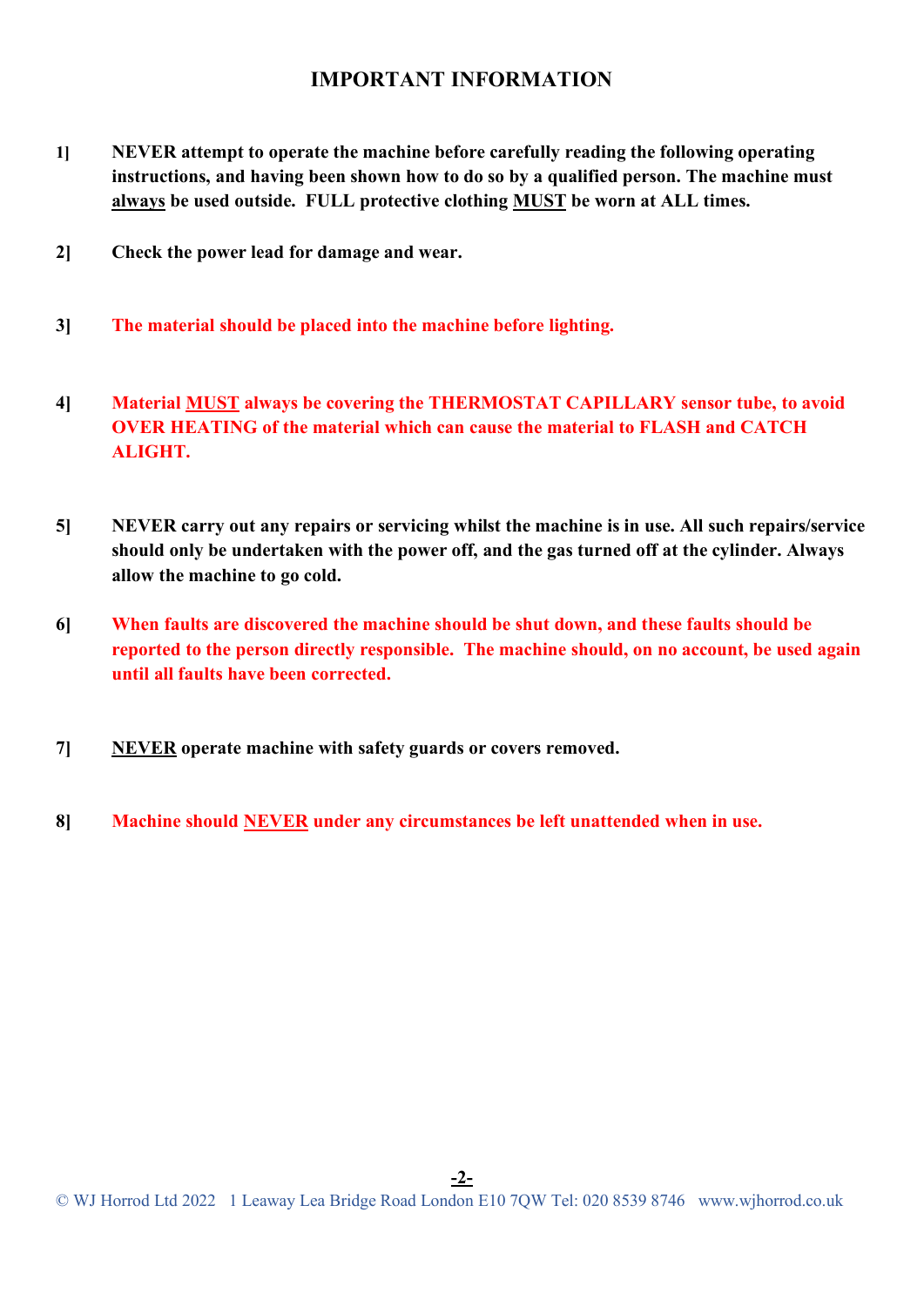#### **USEFUL OPEATING INFORMATION AND ADVICE**

#### **1] Never leave material in machine unless;**

- **a] it is unavoidable due to circumstances beyond your control i.e., weather conditions, or the job is not ready to use material.**
- **b] The material is going to be used the following day.**

**2] We recommend this for the following reasons;**

- **a] When a large volume of material is allowed to go cold, care must be taken and more time allowed to re-heat that material.**
- **B] Always ensure the material level is above the thermostat sensor probe, this will avoid the thermostat recording the air temperature which will keep the main burner(s) on, leading to the risk of taking the material over temperature.**
- **C] Always carefully load the machine, wearing protective clothing and full-face shield to avoid the dangers of material splashing upwards.**
- **D] Always load the machine equally using both loading hatches.**
- **E] Always place the machine on level ground, and apply all the brakes available.**
- **F] Never leave the gas cylinders attached to the machine upon work completion for that day. Cylinders must be stored in a suitable lockable cupboard or gas cylinder cage.**

**3] In the event of a fire please follow the instruction s below , if safe to do so;**

**a] Turn off gas from the cylinder(s), if the lids are not already closed, and it is safe to do so, close the lids, disconnect the gas cylinder bottle(s), and remove to a safe place. Do not open the lids for a least 60 minutes after the fire, to allow material and temperature within the pan to cool down. Full face mask and protective clothing should always be worn when operating Melters.**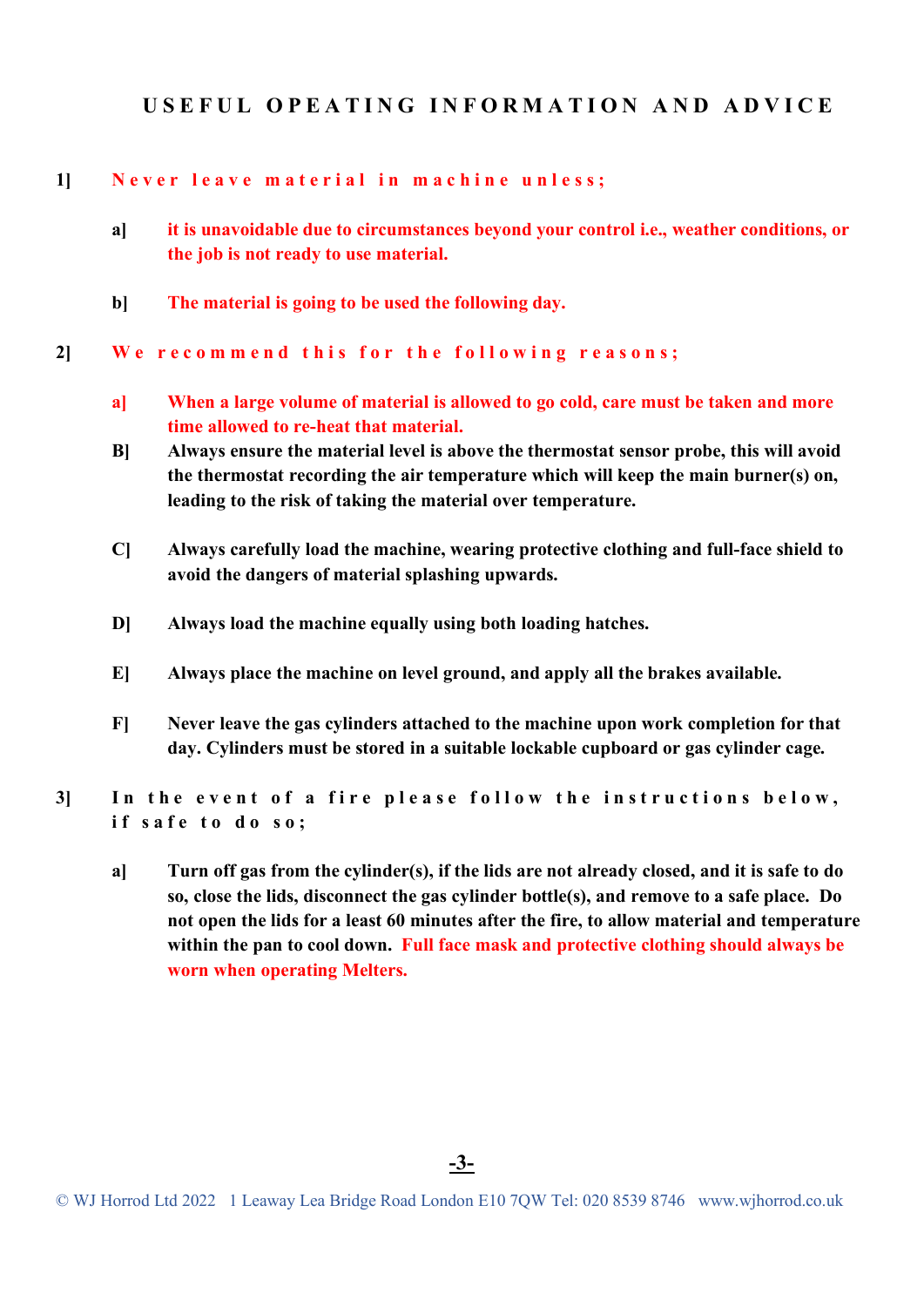#### **Lighting**

The cylinders to be used should always be checked to ensure no damage or debris is located in the inlet/outlet valve of the cylinder. Clearing dirt or debris with an air hose or similar, is the preferred clearing method. Using a clean dry cloth to ensure no particulates can obstruct a true seal between the connections. **Never use a short blast from opening the gas cylinder in an attempt to clear the threads.**

Connect 2 full 47 kg propane cylinders.

Connect the hose assembly(s) attached to the Melter, to the cylinder(s).

As above, ensure the connections are clean and free from dirt before connecting them to the bottle, the minimum distance between the cylinders and the machine should be 3 metres, and the armoured hose should be laid flat along the ground to prevent any tripping accidents. The armoured hose that we supply with the machine is 6 metres long.

Once gas connections are completed check all gas tap(s) on the Melter are in the off position.

Turn gas on at the cylinder(s), check connections at the bottle(s) and Melter for leaks using a LEAK

DETECTOR SPARY, propane has a very distinctive smell.

Never use a naked flame to test for gas leaks.

#### **DIGITAL THERMOSTAT**

Thermostats are factory set at 220ºc Maximum and can be easily adjusted by the operator to suit material working temperature.

NOTE: Once burners have switched off on the set temperature material will continue to rise between 10 and 20ºc. Once material is fully melted temperature should equalize.

#### **Adjusting Temperature Setting:**

- 1] Switch power on at the toggle switch.
- 2] Press 'P' for 1 second until 'SP' flashes.
- 3] Using up and down buttons set required temperature.
- 4] Press 'P' again to return to operation screen.

#### **Digital Thermostat**



When temperature is below 0<sup>o</sup>c the digital display will present 3 dash lines - - -, leave the power switch and thermostat on, and close the control box door, this will allow the heater which is fitted in the control box to raise the temperature above  $0<sup>9</sup>c$  in the box.

PLEASE DO NOT ADJUST ANY OTHER SETTINGS.

**-4-**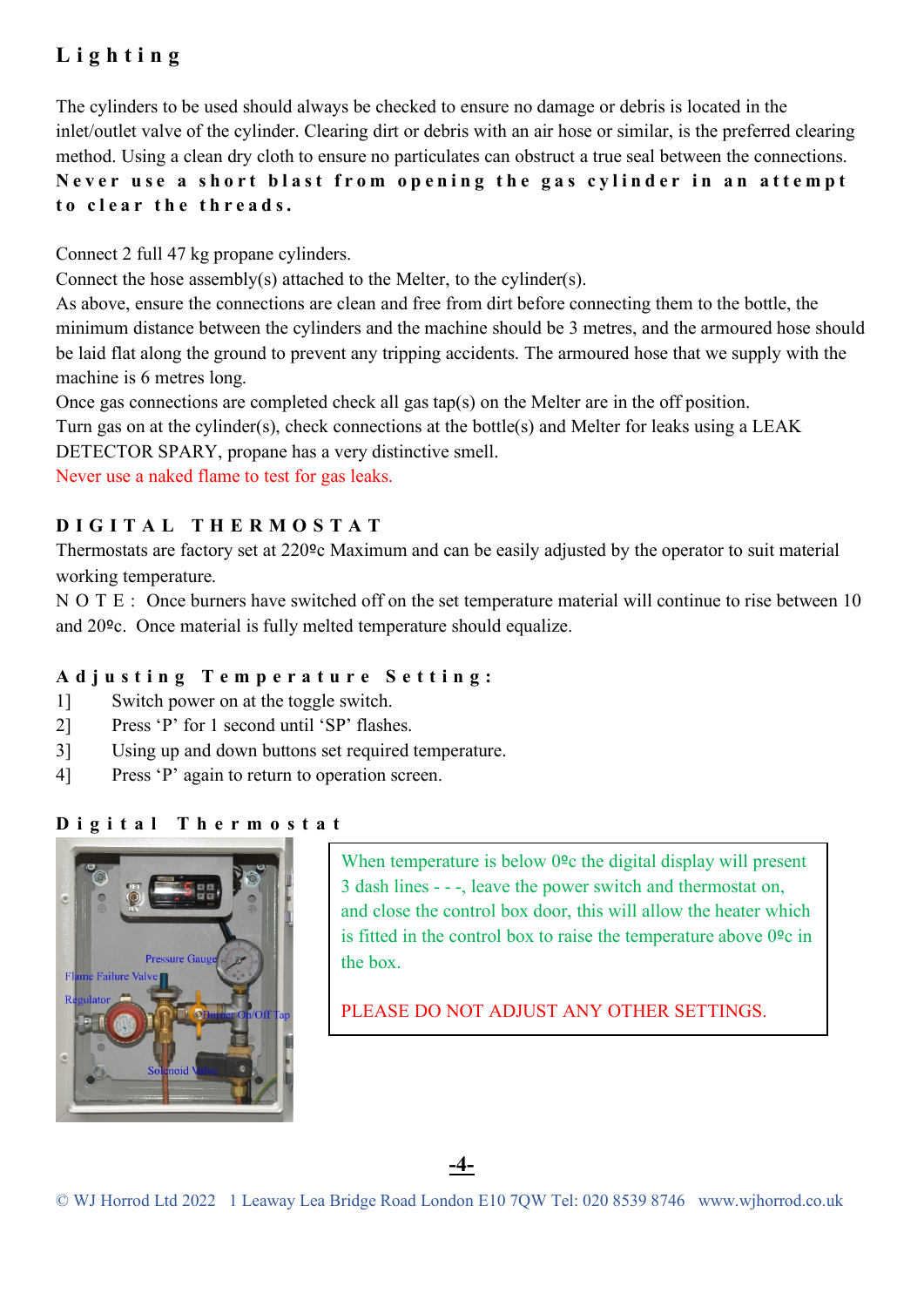#### REMEMBER THAT LIGHTING THE BURNERS SHOULD ONLY TAKE PLACE ONCE THE MACHINE IS LOADED WITH THE MATERIAL.

#### **Never place your hands anywhere near the hot materials within the pan!**

Propane Bottles Correctly Coupled together

The photo below illustrates how you couple 2 bottles together with a manifold connector, if required, to stop cylinders freezing in the colder weather.



All illustrations are for information and recognition purposes only, and may not always be set up in the same

manner on each machine. This is always contingent on the needs of the customer.

**-5-**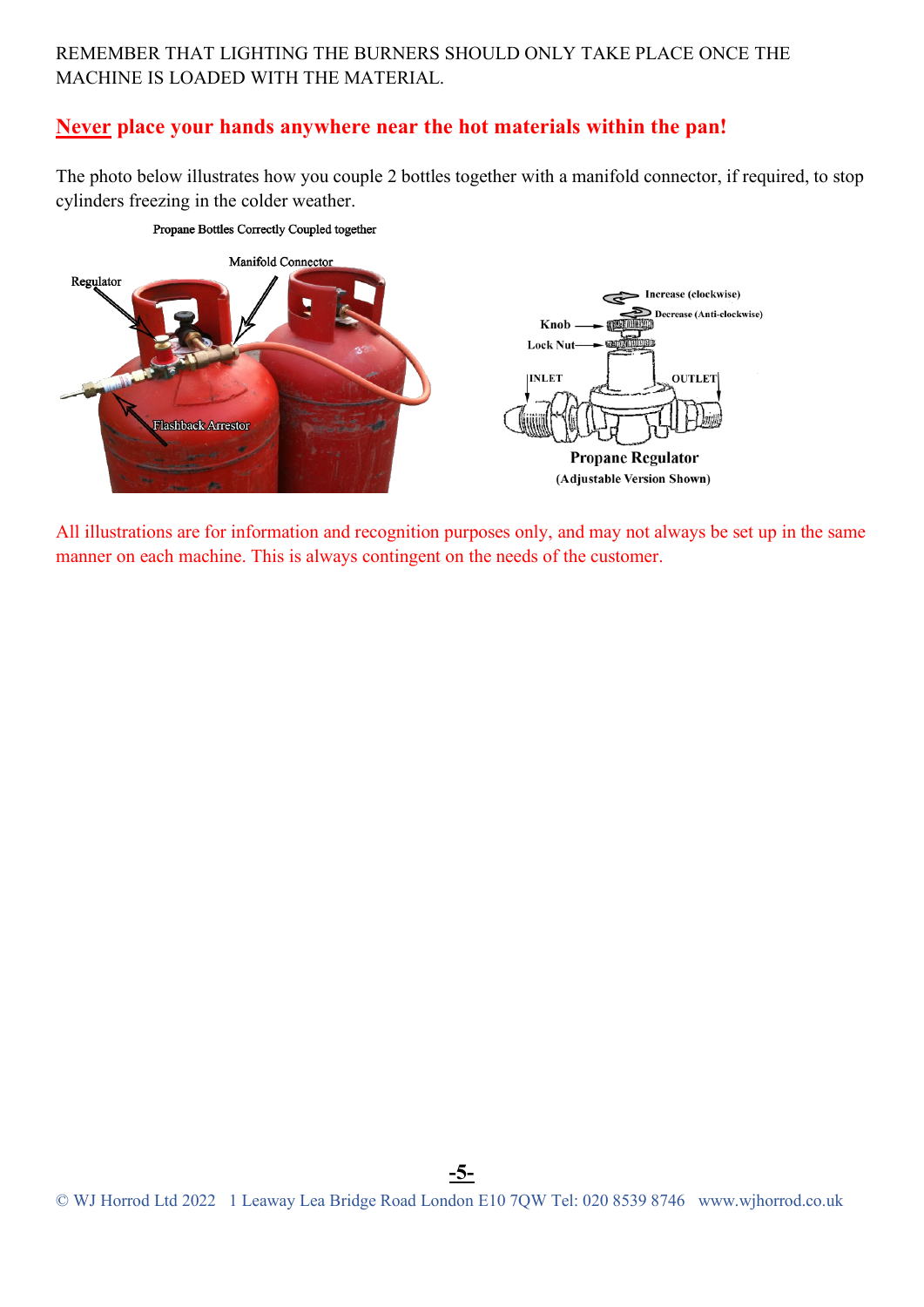#### **Heating Process:**

Hot air machines work by producing heat from an open nozzle propane burner firing down a series of stainless-steel perforated tubes, allowing hot air and radiated heat into the heat exchange chamber. This type of machine has no oil-jacket and therefore heats the material faster, care should be taken not to heat the material too quickly as this will create hotspots, especially on the first load when the machine is cold. Machines are fitted with a thermostat control, once the material reaches the temperature the unit has been set at, it will cut out the burners – the thermostat then controls the burners to maintain the heat level required to optimize the materials. (As from 2010 all new machines are fitted with Thermostat Control – it is no longer an option).

#### **Thermostat Capillary Tube:**

At no time should the molten material be permitted to fall below the thermostat temperature probe located within the material pan – as shown in the diagram. The probe indicates the temperature to the thermostat unit and if this is not detected the burner will remain lit and overheat the material causing it to ignite.



IMPORTANT: – Once the material has been added, close the lids. When emptying the machine, always turn the main burner off.

#### **Working Temperature:**

170°c - 218°c – based on information available at the time of writing. However, this may vary depending on the material manufacturer. Always check the manufacturer's guidelines and instructions when using these materials.

#### **Expansion:**

Material expansion is approximately 25% at working temperature. **Never overfill**.

#### **Material Packaging:**

The material was packed in the beginning in what the manufacturers called 'drums', but this proved to be a health and safety issue due to the size and weight. The material is now packed in various ways, and differing weight/sizes depending on the manufacturer.

**-6-**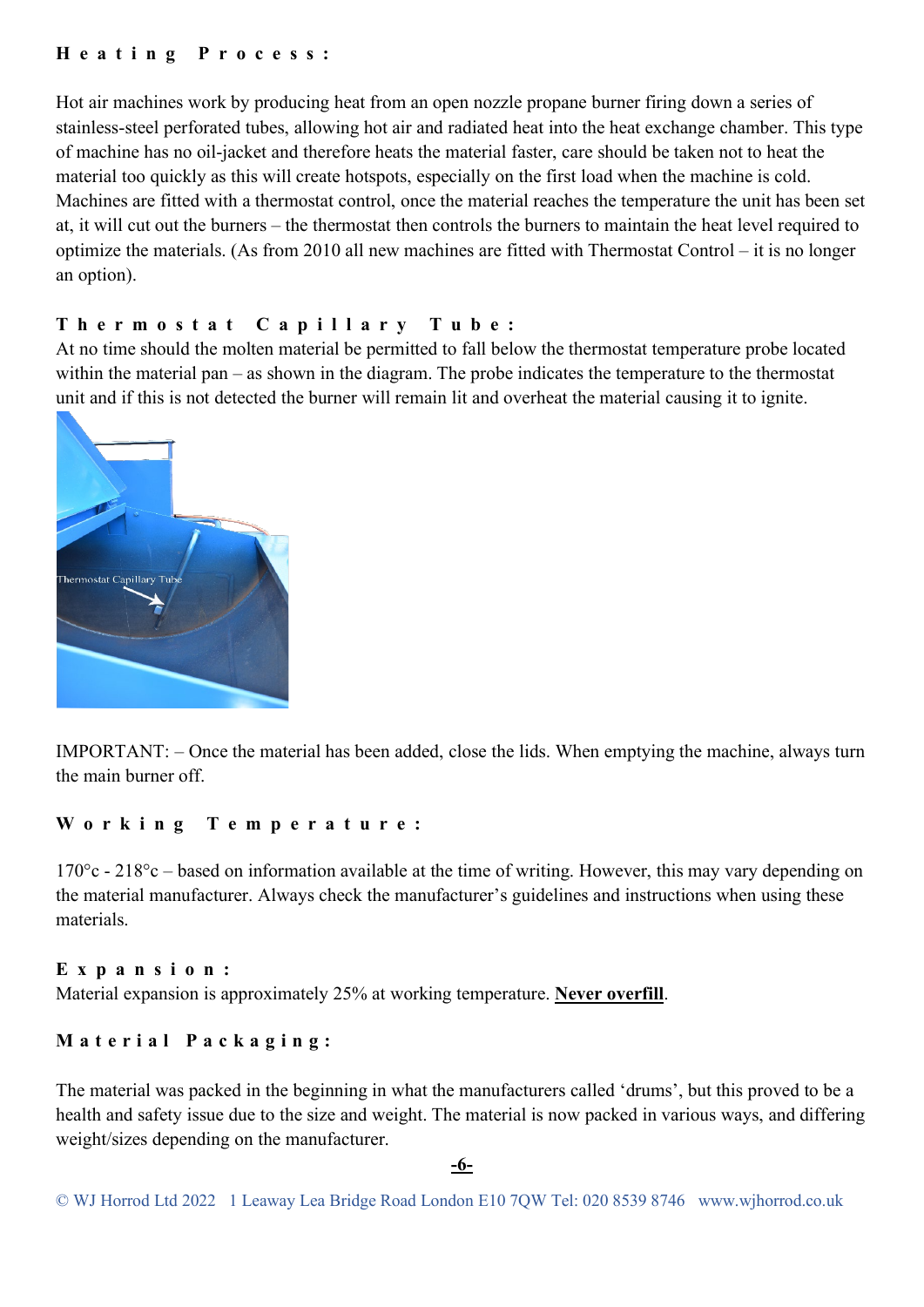#### **Shutting down the machine and leaving it safe/secure:**

#### **Procedure:**

- 1) Turn off both gas cylinders. Once the burner and pilot are fully extinguished, turn all gas taps to the off position. (Flick the toggle switch to the off position.)
- 2) Dismantle hose, and regulator assembly from the cylinders and store in a lockable cage or similar.
- 5) Lock the material outlet.
- 6) Make sure lids are closed and where possible, lock the lids.

#### **IMPORTANT:**

Always ensure that you release the pressure from the regulator before you open full cylinders. This will avoid lockup pressure that will damage the flame failure valve.

**-7-**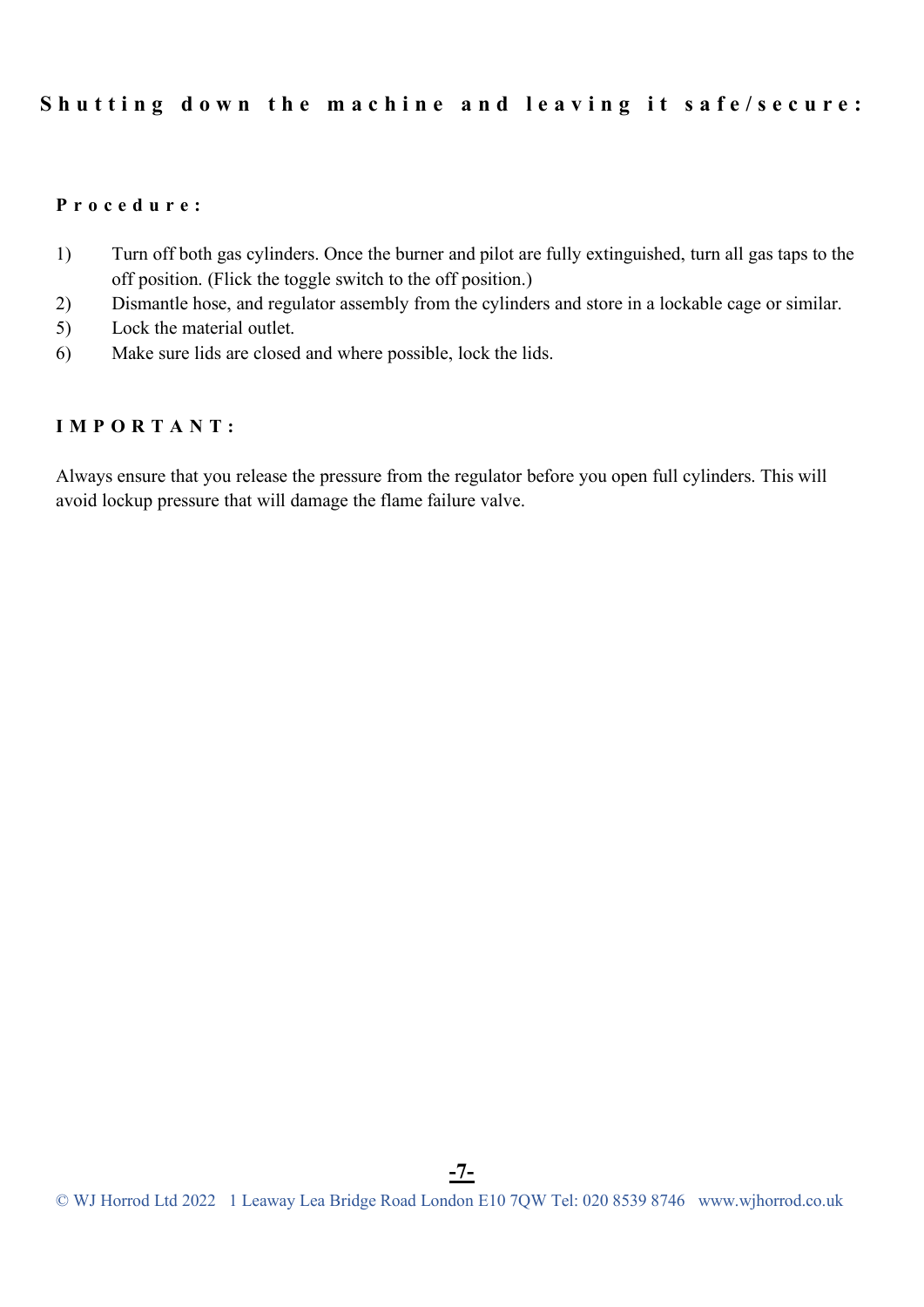## **HEALTH & SAFETY**

- 1: Equipment should only be used by a trained, certified operative.
- 2: Lids must be closed at all times unless loading.
- 3: Protective clothing and full-face mask should always be worn when operating or loading the material.
- 4: Never leave equipment unattended when alight, or running.
- 5: If a fault occurs, shut down the equipment immediately, and report the fault to the person directly responsible.
- 6: Always turn the burners off, and where applicable allow cooling before maintenance or repairs are carried out. Remove external power sources (where applicable).
- 7: When the machine is being used where the general public may come into contact 'HOT SURFACE' warning signs should be posted on or around the machine and the machine enclosed with protective fencing.
- 8: Important (de-mountable machines only), the machine must only be lifted empty and never with the undercarriage attached.
- 9: All machines are fitted with tested lifting eyes at time of manufacture; this means the machine has been test lifted. All our hire machines, where applicable, will always come to site with a current examination certificate for the shackles, as the eyebolts are part of the machine, and do not need certification. It is your responsibility to ensure any machines owned by your company are examined every 6 months. (Many sites require test lift certified documentation.)
- 10: The machine must never be used inside only outside.
- 11: Last, but not least, always remember that safety is everyone's responsibility, never do anything that is likely to put yourself or anybody else at risk.

Horrod's advise that all operatives are retrained at least once every 24 months, to ensure that the knowledge acquired on these courses are of continued benefit to the user and any advances can be incorporated.

Regulators must be marked BS:3016 or BS: EN:12864 or BS: EN:16129. Any regulator marked BS:3016 will be over 10 years old and should be replaced.

Use only certified hoses to BS:3212 or BS: EN:1763-1 or BS: EN:16436-1 which bear the year and name of manufacturer or stainless-steel convoluted hoses marked EN:10380 as LPG attacks and erodes natural rubber.

WJ Horrod Ltd reserves the right to alter or change the content herein should legislation or other recommendations from manufacturers or suppliers change.

**-8-**